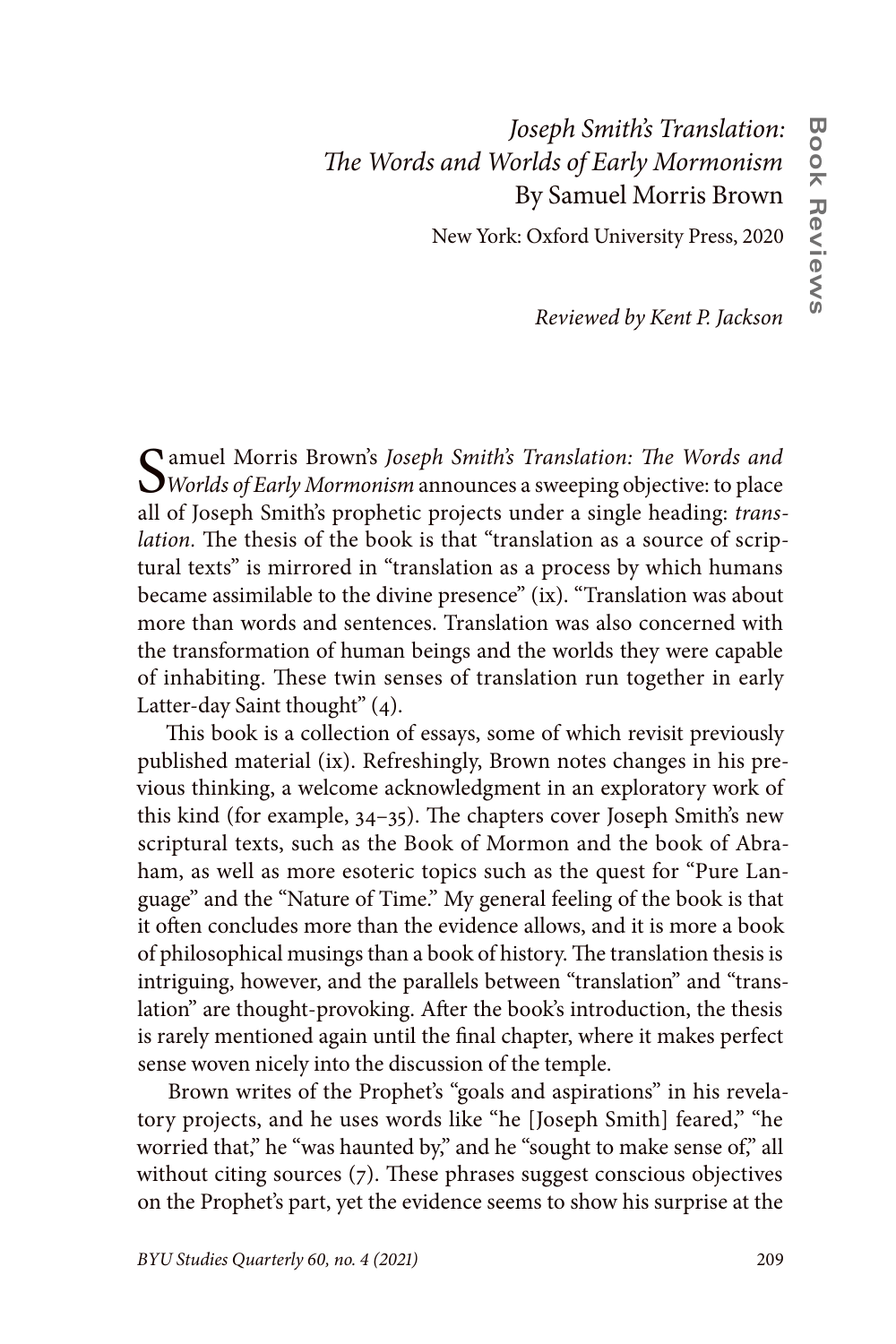revelations when he received them. It may well be that after the fact we can see a grand design, but I'm not convinced that Joseph Smith was aware of it until late in his career.

In the chapter "The Quest for Pure Language," Brown cites some contemporary non–Latter-day Saint statements about a desire for the language of Eden to enable communication on a more heavenly level. He then suggests that statements like those reflect the ideas of Joseph Smith, but this kind of environmental reasoning doesn't always work. He quotes the Prophet wishing he could communicate in better ways, but the Prophet's words seem only to reflect the frustration he felt when he was not able to express himself adequately. Brown adds a mystical element to all this that does not seem warranted by the evidence, suggesting that the ability to communicate in Edenic words somehow equates with transcendent power. He invokes the document "A Sample of Pure Language" from March 1832 as evidence of a desire to know something about divine language, and that is certainly what it appears to be. But the document itself is enigmatic, and half of the "pure language" in it is English ("Son," "sons," "angels").<sup>1</sup> The major contributions of the "Sample of Pure Language" seem to be that it tells us that God's name is Awmen (later rendered "Ahman"; see D&C 90:17), and it implies that God, Jesus, humans, and angels are of the same category of beings. Beyond that, it is hard to tell what the document suggests. Brown believes that Joseph Smith was on a lifelong quest to find pure language and sees events surrounding the coming forth of the book of Abraham to be part of that process. I find more compelling the idea that what the Prophet was seeking was not mystical power through language but simply truth—new information through new revelation.

The chapter "The Nature of Time" suggests that Joseph Smith's revelations cross time boundaries. I suspect that they do that but only in the most down-to-earth way: they provide information about the past. I did not find Brown's idea compelling that the revelations flatten time, collapse time, or fuse time periods together. Instead, they make simple and concrete historical statements: Adam, Eve, Abraham, and Moses all had the same gospel of Jesus Christ that we have today. Joseph Smith learned these things when new texts were revealed to him, starting with the Book of Mormon, which is the first Latter-day Saint text that presents Christianity before Christ. New texts revealed new historical realities.

<sup>1. &</sup>quot;Sample of Pure Language, between circa 4 and circa 20 March 1832," 144, Joseph Smith Papers, https://www.josephsmithpapers.org/paper-summary/sample-of-pure -language-between-circa-4-and-circa-20-march-1832/1.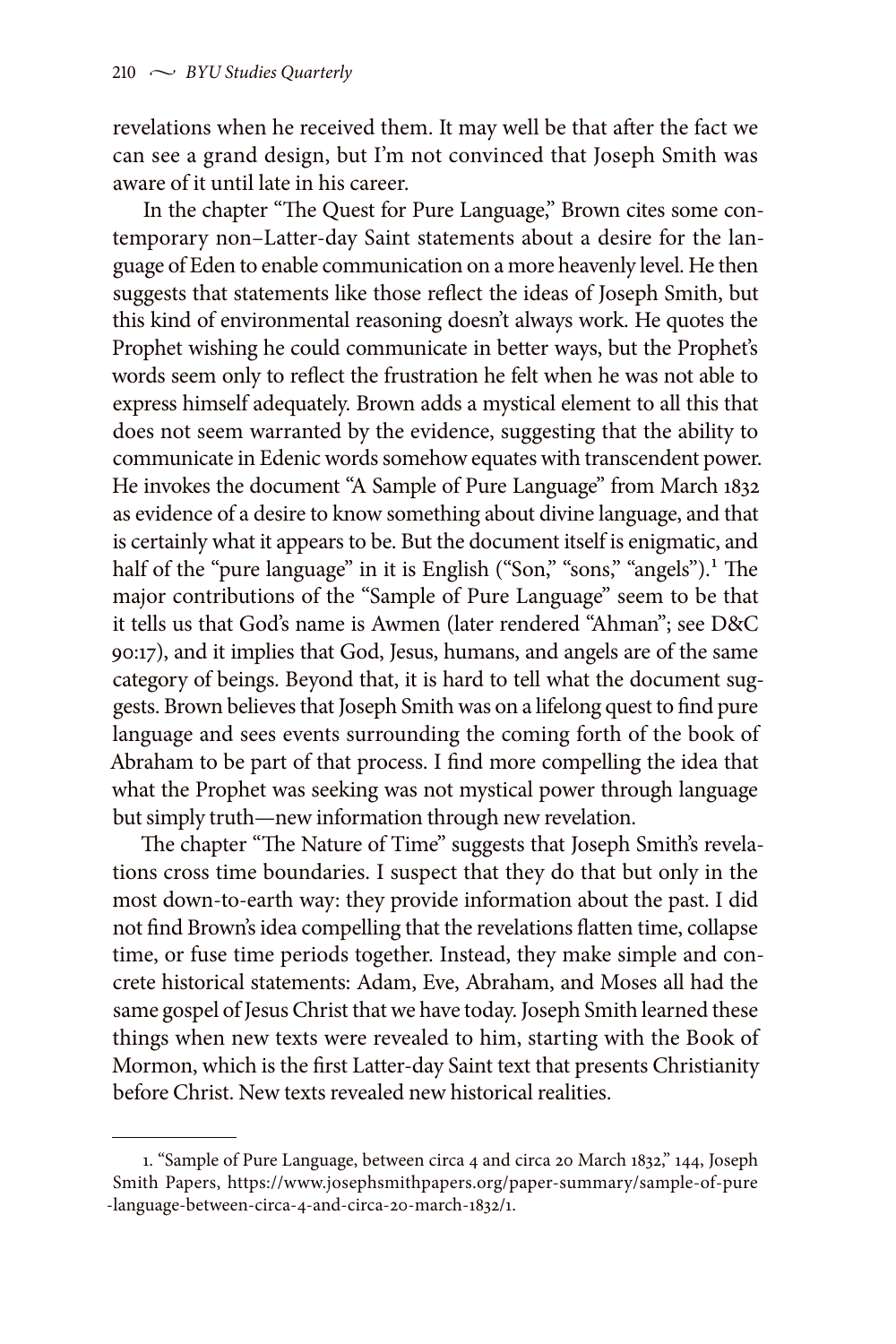Brown emphasizes that all Joseph Smith's translations—the Book of Mormon, the Joseph Smith Translation of the Bible, and the book of Abraham—"are biblical in nature." This is certainly true, but I think the author overreaches when he states that all of them were "concerned with recovering the primordial Bible" (123). It would be more accurate to say that they restored "primordial truth," but "primordial Bible" suggests original text, and that is not what the evidence suggests. The Book of Mormon sees itself as a book that simultaneously confirms the Bible and teaches in plainness truths that the Bible lacks. One of the first claims of the Restoration is that it proves that the Bible is "true" (D&C 20:11). As Brown points out, the Book of Mormon "wasn't intended to be an independent scripture, but instead to be integrated warp and woof with the Bible" (124). Indeed, the Book of Mormon takes for granted a Christian readership and can't be understood fully independently of the Bible, but I think that Brown overdoes it when he says that the book's intent is to dismantle the Bible (161) or kill it in order to save it (127, 142). His discussion of how the Book of Mormon "transforms" the Bible is more on target, in which he argues that the transformation is in the minds of readers who see from the Book of Mormon how revelation works and how scripture is to be understood  $(148-49)$ .

In the chapter on the New Translation of the Bible, Brown too eagerly credits Sidney Rigdon with influencing Joseph Smith's Bible revision, calling it "Smith's and Rigdon's project" and "the Smith-Rigdon project" (171, 173). The majority of the New Translation's most unique content (now in the book of Moses) came before Rigdon became the Prophet's scribe, and after the Prophet removed Rigdon from his scribal duties in the summer of 1832, the translation work continued for another year with a different scribe. Brown's idea that the JST was "self-consciously a direct competitor" to Alexander Campbell's New Testament translation (171) is puzzling, because very few people saw the JST in Joseph Smith's lifetime, and Campbell's translation remained primarily, though not exclusively, a denominational publication. Brown shows how both translations were revisions of existing texts—the KJV in Joseph Smith's case and a handful of different translations, including the Greek text itself, in Campbell's case. Yet the two translations differ profoundly in that Campbell sought to find the best English words to express the meaning of the existing New Testament text, while Joseph Smith's revisions often change existing meanings beyond recognition. Campbell was a careful and conscientious translator, while Joseph Smith considered the existing text to be an invitation to revelation and believed himself authorized to revise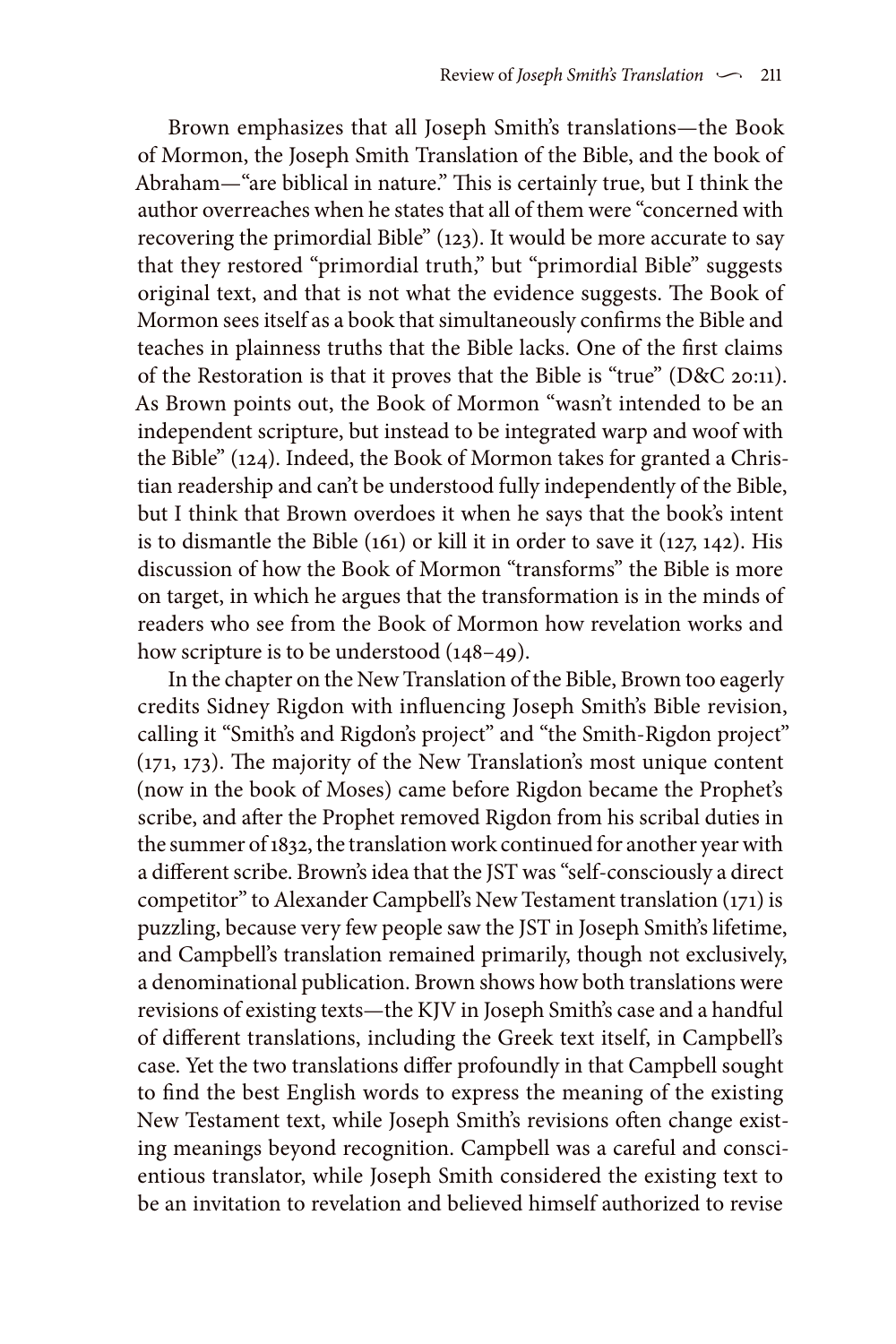both the Bible's wordings and its meanings. Brown describes this as "moving past the English text" (173), but it was actually much more than that because the New Translation was moving past even the Hebrew and Greek texts as well. As for what the Prophet was doing in the New Translation, Brown correctly asserts that he was "ranging all over the map" to produce his revised text (185).

The author demonstrates well how Joseph Smith's translations, revelations, and sermons reflect repeatedly on the Bible, and his description of how the Prophet's revelations and sermons are interlaced with scriptural texts is one of the highlights of the book (183–91).

The survey of the documents associated with the book of Abraham focuses more on their content than on the continuing debates about their origin. Brown's discussion shows a great deal of research and thought in his effort to integrate all the documents together and understand them. Collectively he calls them "the Egyptian Bible" (for example, 227). Some readers may be concerned that his explorations seem to place the associated Egyptian papers on an equal footing with the canonized text, but this kind of integration is one of the characteristics of Brown's book. I don't find his conclusions convincing, but they are a legitimate attempt and are likely as good as the conclusions drawn by others. For most readers, including myself, the Egyptian documents remain a mystery.

The chapter on the temple may be the best in the book, and it is there that the "translation" thesis comes together nicely. "In the temple liturgy he completed in Nauvoo, Smith brought to an idiosyncratic fruition his twin projects of metaphysical translation: the transformation of texts and humans." The revised Genesis and the book of Abraham provided the narrative that "deposited them directly into the scriptural scenes," in which they "became direct participants in cosmic history, welding their own links to their ancestors the same way scripture did." Through this process, "they were themselves transformed" (269).

This book is not for everyone. It is not an easy read, and it is more a work of ponderings than a source of information. Brown's language is dense, and his choice of terminology is sometimes hard to explain. His application of the title "New Translation" to include Joseph Smith's Bibleoriented revelations and sermons is not helpful, because the Prophet and his contemporaries used the title only with respect to the written Bible revision on a specific set of manuscripts. Brown seems to use the title "Visions of Moses" for the whole of what we now call the book of Moses (33, 179), even though the text connects nothing after chapter 4 with Moses, and "Visions of Moses" is a long-standing traditional title